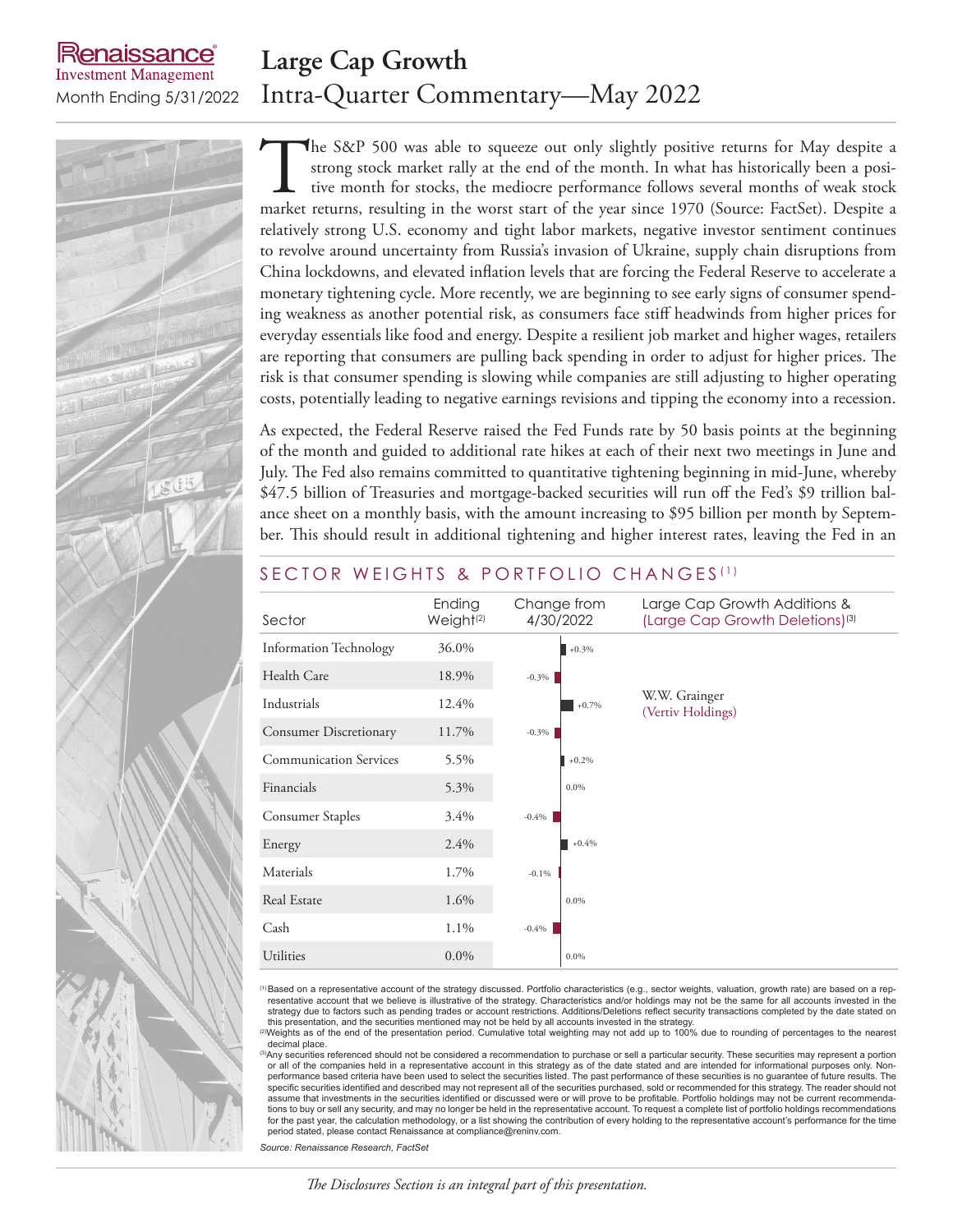# enaissance **Investment Management**

# **Large Cap Growth** Month Ending 5/31/2022 Intra-Quarter Commentary—May 2022

### CONTRIBUTORS TO RETURN (1)(2)

| Ticker                                 | Company Name    | Average Weight <sup>(3)</sup> | Contribution to Return |  |  |  |
|----------------------------------------|-----------------|-------------------------------|------------------------|--|--|--|
| TOP FIVE CONTRIBUTORS—LARGE CAP GROWTH |                 |                               |                        |  |  |  |
| EOG.                                   | EOG Resources   | 2.20%                         | $0.36\%$               |  |  |  |
| EA                                     | Electronic Arts | 1.49%                         | 0.26%                  |  |  |  |
| KLAC                                   | KLA             | 1.80%                         | 0.25%                  |  |  |  |
| G                                      | Genpact         | 1.74%                         | $0.18\%$               |  |  |  |
| <b>LRCX</b>                            | Lam Research    | 1.51%                         | $0.17\%$               |  |  |  |

### BOTTOM FIVE CONTRIBUTORS—LARGE CAP GROWTH

| <b>ROST</b> | Ross Stores         | 1.39% | $-0.24%$ |
|-------------|---------------------|-------|----------|
| AAPL        | Apple               | 3.62% | $-0.24%$ |
| <b>AKAM</b> | Akamai Technologies | 1.80% | $-0.18%$ |
| <b>VRT</b>  | Vertiv              | 0.76% | $-0.16%$ |
| PG          | Procter & Gamble    | 1.76% | $-0.15%$ |

(1)Based on a representative account of the strategy discussed. Portfolio characteristics (e.g., sector weights, valuation, growth rate) are based on a representative account that we believe is illustrative of the strategy. Characteristics and/or holdings may not be the same for all accounts invested in the strategy due to factors such as pending trades or account restric

<sup>(2)</sup>The securities listed should not be considered a recommendation to purchase or sell a particular security. These securities represent the top five and bottom five contributors by weight to the performance of a representative account in this strategy, excluding spinoffs, as of the date stated and are in-<br>tended for informational purposes only. The past performance of thes described may not represent all of the securities purchased, sold or recommended for this strategy. The reader should not assume that investments in the securities identified or discussed were or will prove to be profitable. Portfolio holdings may not be current recommendations to buy or sell a security and may no longer be held in the representative account. To request a complete list of portfolio holdings recommendations for the past year, the calculation methodology, or a list showing the contribution of every holding to the representative account's performance for the time period stated, please contact Renaissance at compliance@reninv.com.

(3) Average weights over the presentation period.

*Source: Renaissance Research, FactSet*

unenviable position as it fights the highest inflation rates in over 50 years in the face of slowing economic growth. We will stay in our lane and avoid making predictions on the future intentions of the Federal Reserve. Instead, we will take the Fed at their word when they state that their goal is to raise interest rates until they create a level of demand destruction that will lower the inflation rate. Unfortunately, no one knows what that level is, not even the Fed.

The Russell 1000 Growth Index declined 2.3% and the S&P 500 returned 0.2% in May. The performance was similar across all market caps as market momentum skewed defensively, with the exception of Energy, which continues to benefit from rising oil prices. Interestingly, Consumer Staples holdings in the index underperformed following disappointing earnings from Walmart and Target, as persistently high inflation caused significant pressures for their core consumers that led to more conservative spending on food and other essentials. Value outperformed Growth, with the Energy and Real Estate sectors providing positive contributions, while the Information Technology and Consumer Discretionary sectors detracted the most from performance. Many of these factors are consistent with expectations for slowing economic growth that is driven by monetary policy tightening. For the month, we outperformed the Russell 1000 Growth Index and performed roughly in line with the S&P 500, with positive contribution from both stock selection and sector allocation relative to the Russell 1000 Growth benchmark.

We made one change to the portfolio in May, adding a new position in the Industrials sector with **W.W. Grainger** (GWW), the largest industrial distributor in North America. We like Grainger's strategy of using its scale and service capabilities to gain market share in a fragmented market.

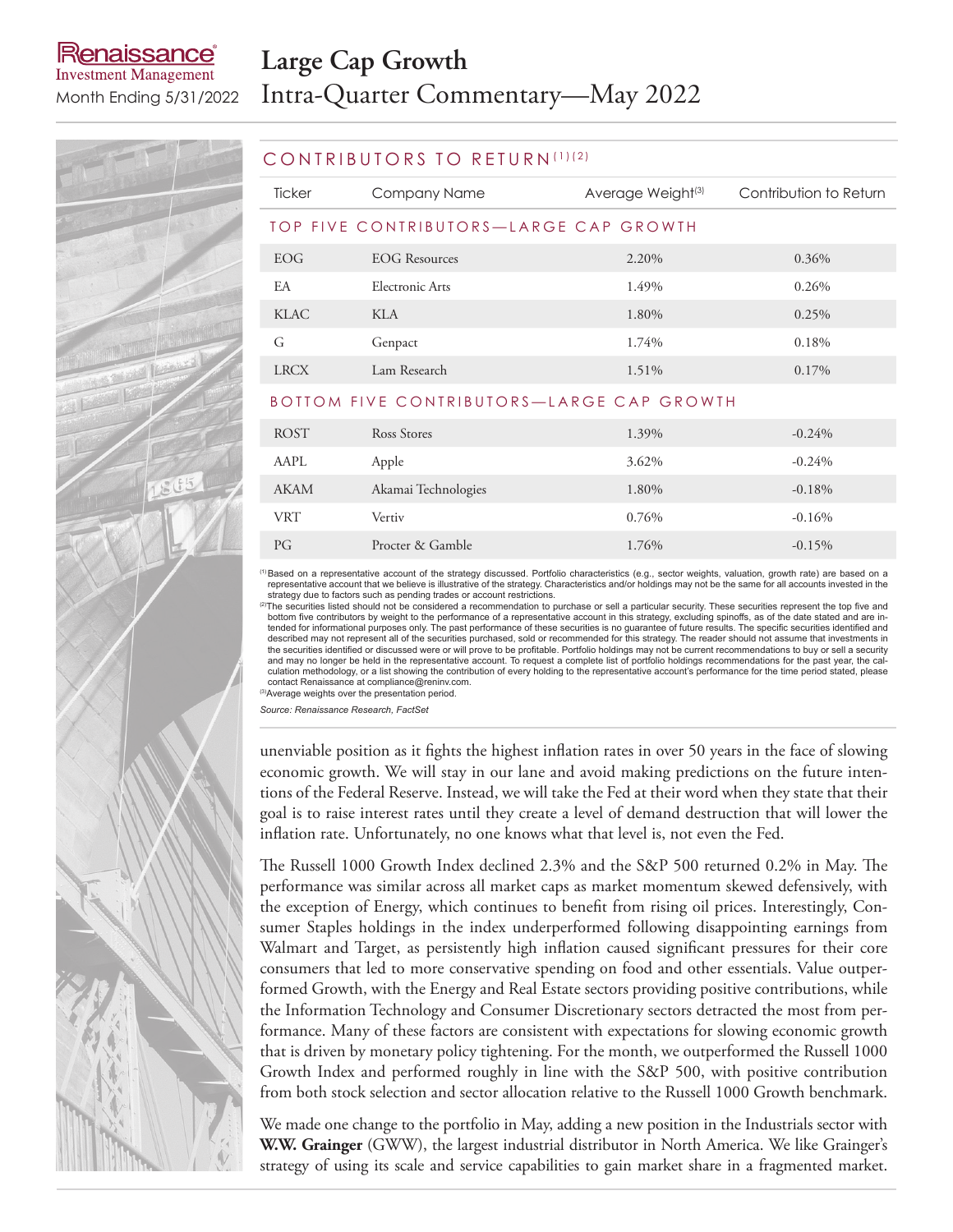# **Large Cap Growth** Month Ending 5/31/2022 Intra-Quarter Commentary—May 2022



aissance

**Investment Management** 

We also like the company's resilient business model which generates consistent free cashflow, a solid balance sheet, and pricing power that helps cushion Grainger from high inflation, as it is able to pass along price increases. Conversely, we sold our position in **Vertiv** (VRT) in the wake of a deterioration in fundamental factors. Following a fundamental review of the company, we believe Vertiv will continue to face supply-chain and inflationary pressures for much longer than we previously anticipated. Meanwhile, recent price increases by the company will take more time than anticipated before revenue growth may reaccelerate. As a result, operating margins could remain under pressure, limiting operating leverage and positive earnings revisions as operational challenges coincide with the headwinds from a slowing economy as customers reassess capital expenditures.

**EOG Resources** (EOG) was our best performing stock in May. The company reported solid quarterly results driven by high oil prices and production growth that came in above expectations. Importantly, EOG also announced a formal cash return strategy to shareholders, with plans to return 60% of free cash flow through dividends and share repurchases, confirming management's focus on profitability over production despite high oil prices. Another strong performer in the month was **Electronic Arts** (EA). The company also reported solid operating results with particular strength in Live Service revenues, highlighting EA's ability to grow revenue as gamers transition to real-time, online game play, while also reducing cyclicality from this recurring revenue stream. In addition, Electronic Arts announced that it was able to dissolve its FIFA partnership without losing access to popular players and teams with little if any disruption, removing a near-term overhang on the stock.

Conversely, **Ross Stores** (ROST) was the worst performer in the month after reporting disappointing quarterly results and providing guidance that was well below expectations. Historically, discount department stores such as Ross benefit from a slowing economy as consumers readjust their spending lower. However, recent industry trends showed an abrupt weakening in consumer demand, as high inflation and energy prices caused a meaningful pullback in consumer spending with a shift towards food and other essentials. Another underperformer in May was **Apple** (AAPL). The recent COVID lockdowns in China will likely exacerbate semiconductor supply constraints for the remainder of this year, while tough growth comparisons against last year's pandemic-driven demand will also remain a headwind. In addition, we are seeing rising interest rates negatively impact the stock's valuation multiple by reducing the value of future earnings.

# D IS CLOSURES

The opinions stated in this presentation are those of Renaissance as of May 31, 2022 and are subject to change at any time due to changes in market or economic conditions.

### GICS SECTOR INFORMATION

Sector Listing according to MSCI and S&P Dow Jones data: MSCI and S&P Dow Jones do not make any express or implied warranties or representations and shall have no liability whatsoever with respect to any GICS data contained herein.

## P E R F O R M A N C E

If Renaissance or benchmark performance is shown, it represents historically achieved results, and is no guarantee of future performance. All performance is shown in U.S. dollars unless otherwise stated. Future investments may be made under materially different economic conditions, in different securities and using different investment strategies and these differences may have a significant effect on the results portrayed. Each of these material market or economic conditions may or may not be repeated. Therefore, there may be sharp differences between the benchmark or Renaissance performance shown and the actual performance results achieved by any particular client. Benchmark results are shown for comparison purposes only. The benchmark presented represents unmanaged portfolios whose characteristics differ from the composite portfolios; however, they tend to represent the investment environment existing during the time periods shown. The benchmark cannot be invested in directly. The returns of the benchmark do not include any transaction costs, management fees or other costs. The holdings of the client portfolios in our composites may differ significantly